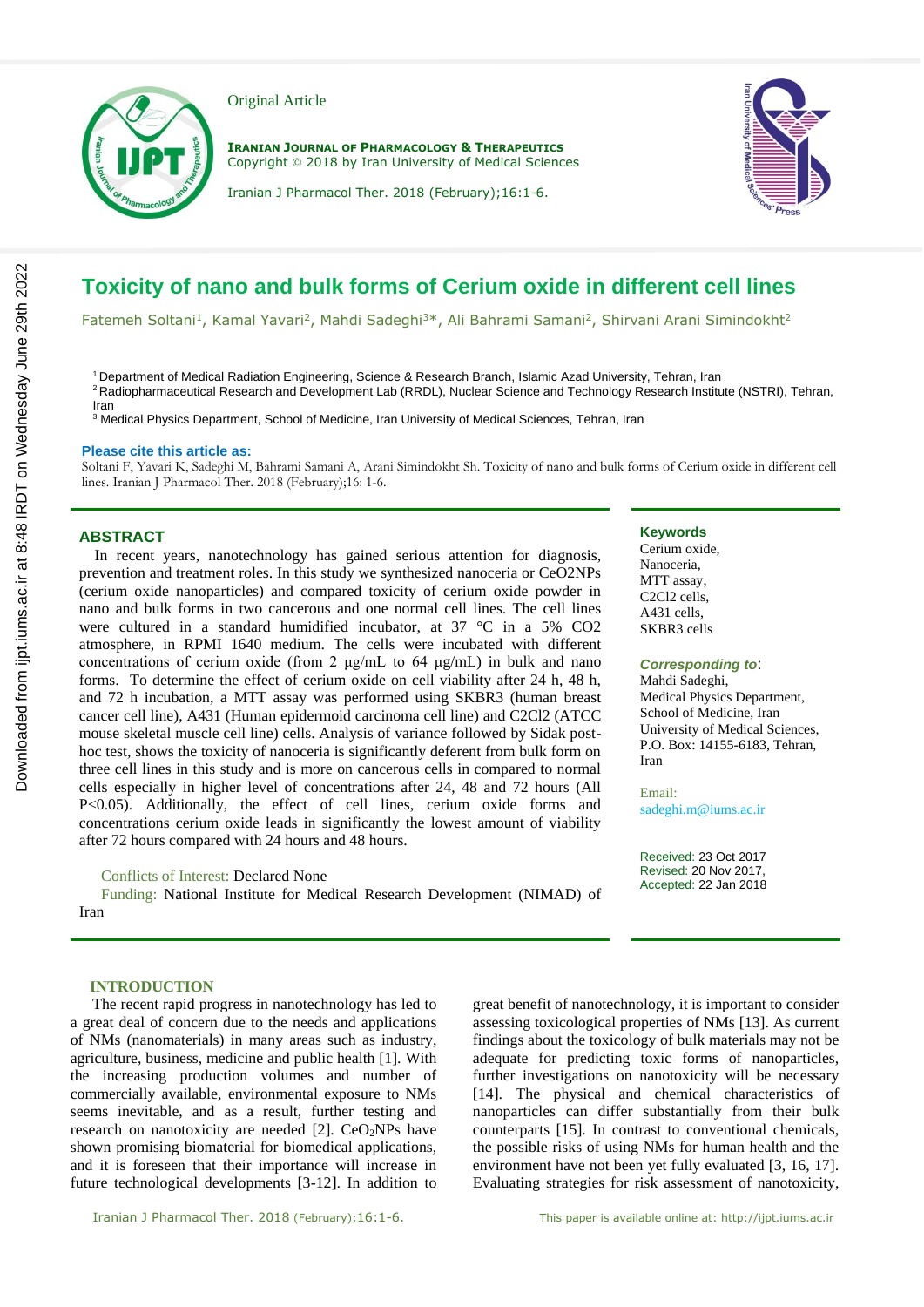extensive research efforts were directed toward developing toxicity assays such as the MTT. The objectives of these assays are the quantitative determination of the viability of living cells that were incubated with NMs [3, 16]. In recent years, many studies have investigated the proliferation of a wide range of cell lines with respect to a wide variety of engineered nanoparticles [1-2]. It is expected that the importance of nanoceria as rare-earth metal oxide nanoparticles with multiple industrial and biomedical uses will increase in future research efforts [18]. Only few studies have been performed describing the effects of nano cerium oxide toxicity [19-20].

In the present paper, we synthesized nanoceria,  $CeO<sub>2</sub>$ using precipitation method and investigated the in vitro toxicity of nanoceria and its bulk counterpart in SKBR3 *(*human breast cancer cell line*),* A431 (Human epidermoid carcinoma cell line) and C2Cl2 (ATCC mouse skeletal muscle cell line) cells.

## **MATERIALS AND METHODS**

## *Material*

In this study MTT dye (3-(4,5 dimethylthiazol-2-yl)- 2,5-diphenyl tetrazolium bromide) (Sigma Aldrich), phosphate-buffered saline (PBS), trypsin-EDTA solution, dimethyl sulfoxide (DMSO, Merck), trypan blue (Sigma Aldrich), cerium oxide powder in bulk form  $(CeO<sub>2</sub>)$ ; Merck), Cerium (III) nitratehexahydrate  $(Ce(NO<sub>3</sub>)<sub>3</sub> 6H<sub>2</sub>O$ , Merck), Hexamethylenetetramine  $((CH<sub>2</sub>)<sub>6</sub>N<sub>4</sub>,$  Fluka), RPMI1640 medium (Gibco) were used. C2Cl2, A431 and SKBR3 cell lines were purchased from pasture institute.

## *Synthesis of nanoceria*

CeO2NPs have been produced using many different preparation methods such as sol-gel [21-22], thermal decomposition [23], solvothermal oxidation [24], microemulsion methods [25], flame spray pyrolysis [26], microwave-assisted solvothermal process [27] and precipitation [28].

In this study  $CeO<sub>2</sub>NPs$  were synthesized using



Figure 1. Transmission electron microscopic image of  $CeO<sub>2</sub>$ nanoparticles

precipitation technique  $[28]$ . A 0.007 kg  $(7 \text{ g})$  of hexamethylenetetramine (HMT) and a 0.0016 kg (1.6 g) of Ce(NO3)3.6H2O were dissolved in 100 mL distilled water separately and each of them stirred for 30 min. The two solutions were then combined and stirred for 23 h. The obtained solution was then centrifuged for 10 min at 4000 revolutions per minute (rpm). Precipitates were dried at 70°C for 15 h in a hot air oven.

Crystal structures were identified with a powder X-ray diffractometer (Stoe, Stidy-MP) employing the Cu Kα radiation (k= 154.18 pm) line. Actual X-ray diffraction (XRD) nano-particles patterns were verified comparing with JCPDS (Joint Committee on Powder Diffraction Standards) data.

The morphology of the synthesized  $CeO<sub>2</sub>NPs$  were imaged by transmission electron microscopy (TEM). CeO2NPs were analyzed for their size distribution by TEM image (Fig. 1) and XRD spectrum (Fig. 2). The purity of bulk and nano powder was analyzed with X-ray fluorescence analysis (XRF). The synthesis has been previously described, and we refer to this work for more

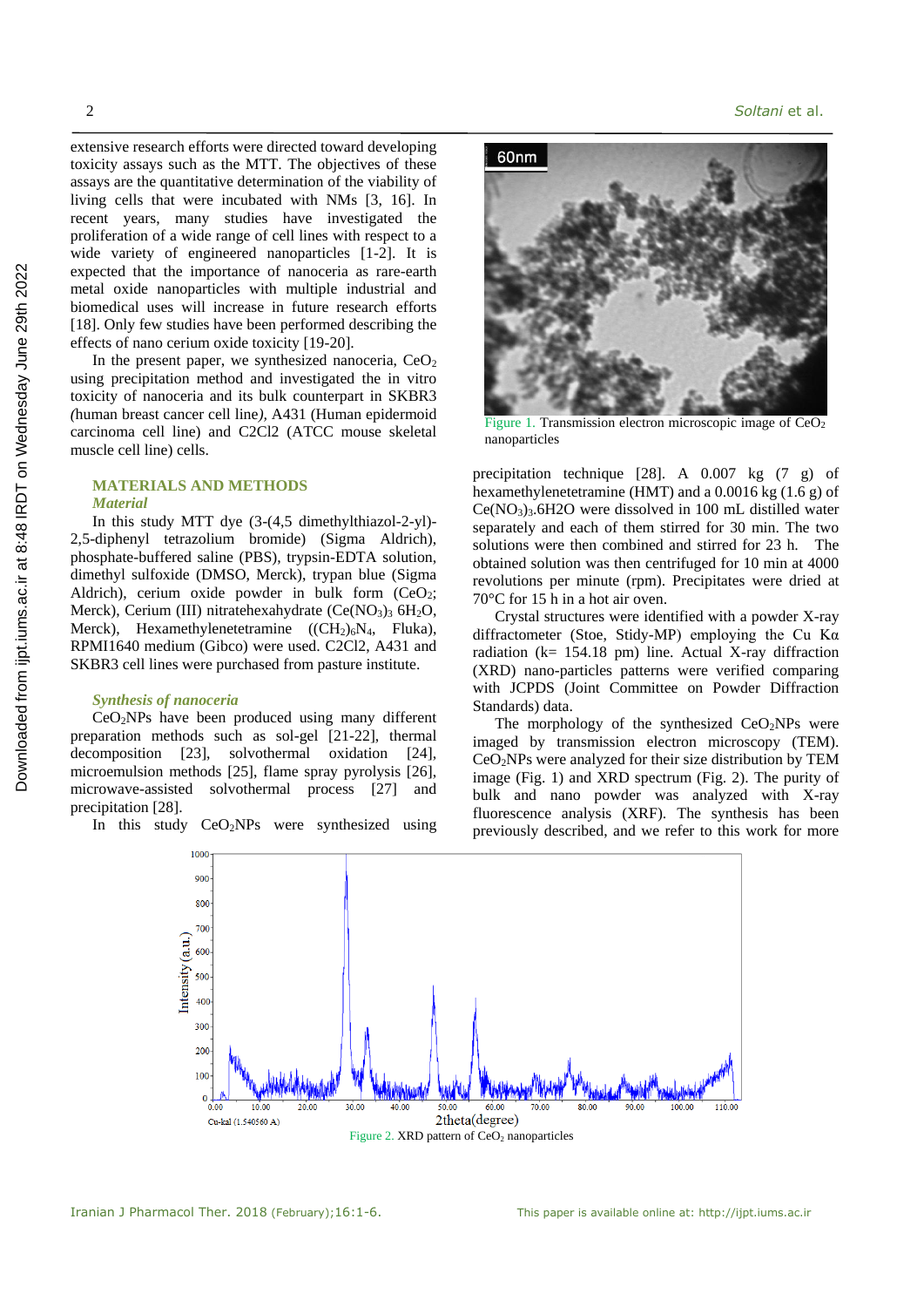details [28].

## *Incubation of cell lines and MTT assay*

The human C2Cl2, A431and SKBR3 cells (from ATCC) were cultured in RPMI medium (Gibco BRL, Paisley, UK) supplemented with 10% of fetal bovine serum (FBS), 2 mM L-Glutamine and 1ml/L Gentamicin 40 mg/ml at 37 °C with 5%  $CO<sub>2</sub>$ . Briefly, the day before MTT addition, confluent layer of the cells was trypsinated, counted and resuspended. Suspension of  $4 \times 10^3$  of cells were plated in RPMI medium into each well of the 96 well plates, so that they could become about 60–80% confluence next day at the time of MTT examination. CeO2NPs and their bulk counterpart were dispersed in RPMI medium. Homogenous dispersions were produced after 5 minutes of sonication. The suspensions at the concentrations of 2 μg/ml (C2), 4 μg/ml (C4), 8 μg/ml (C8), 16 μg/ml (C16), 32 μg/ml (C32), 64 μg/ml (C64) were added into three 96-well plates and incubated for three time points 24 h, 48 h, 72 h, respectively. MTT assay was used for evaluating cytotoxicity of all cell lines. The assay is dependent on the reduction of the tetrazoliumsalt MTT (3-(4, 5-dimethylthazol-2-yl)-2, 5-diphenyl tetrazolium bromide) by the mitochondrial dehydrogenase of viable cells to form a blue formazan product. 20 µl MTT (5 mg/ml in PBS) was added by a multi-channel pipette into all wells of three plates treated with cerium oxide in bulk and nano forms and cells were incubated for another 3-4 hours at 37ºC. Supernatants were collected from each well by a multi-channel pipette and 150 μl of DMSO was added to each well and incubated at room temperature protected from light for 15 min prior to determining cell viability. All absorbance values were measured by ELISA reader at 570 nm. Cell viability was calculated from the absorbance ratios in each treated groups and the corresponding control group. It should be noted that, control groups for each cell line incubated into another plate in RPMI medium and cell viability was measured for them at all time points as well.

## *Statistical Analysis*

Data were presented using mean (SD). To assess four effects of cell lines, Cerium Oxide (in two different forms of nano and bulk), concentrations and time points on the viability of the cells, a four way analysis of variance was used considering the interaction effect and main effects followed by Sidak post hoc test for combination levels of these factors.

To evaluate the research hypotheses separately for each time, investigating the effect of cell lines, Cerium Oxide, and concentrations on the viability of the cells, a four three analysis of variance was used considering the interaction effect and main effects followed by Sidak post hoc test for combination levels of these factors.

In each model the assumptions of normality, homogeneity of variances and independence of residuals were assessed graphically and confirmed. All analyses were performed using Minitab16 statistical software.

Values of P<0.05 were considered to be statistically significant.

#### **RESULTS**

### *Preparation of ceria nanoparticles*

Ceria nanoparticles were synthesized by precipitation method. The XRF results showed 97.70% purity for purchased cerium oxide powder in bulk form and 97.48% for synthesized nano powder of ceria. From the XRD data shown in Fig. 2, it is clear that the precipitate powder was already  $CeO<sub>2</sub>$ . The Transmission electron microscopy (TEM) results confirm that grains are nanometer in size and show good agreement with the XRD results.

According to the XRD pattern (Fig. 2), the average particle size was obtained using the Debye–Scherer equation [21]. Comparison of the XRD patterns with the JCPDS data (File No. 34-0394) confirms the samples are cerium oxide with cubic structure. Using XRD (X-ray diffraction) and TEM, the average crystallite size obtained 7 nm and 6.6 nm respectively.

#### *Cytotoxicity effect of Nano and Bulk ceria*

*The effect of intervention after 24 hours:* Assessing the effect of  $CeO<sub>2</sub>$  nano and bulk materials on viability of three cell lines of SKBR3, A431 and C2Cl2 in various concentrations after 24 h incubation, the results of three way ANOVA showed a three way interactions of cell line\*cerium oxide\*concentration ( $F_{(12,42)}$ =3.97, P<0.001), all two ways interactions of cell line\*cerium oxide  $(F<sub>(2,42)</sub>=39.48, P<0.001),$  cell Line\*concentration  $(F<sub>(12.42)</sub>=6.04, P<0.001)$ , and cerium oxide\*concentration  $(F<sub>(6,42)</sub>=17.62, P<sub>(0.001)</sub>)$  and all main effects of cell line  $(F<sub>(2,42)</sub>=133.19, P<0.001),$  cerium oxide  $(F<sub>(1,42)</sub>=565.23,$ P<0.001) and concentration  $(F_{(6,42)}=104.55, P<0.001)$ . This means that the effect of nano and bulk ceria on viability varies within the levels of three cell lines for each concentration. Additionally considering the significance of the three ways interaction, the results of Sidak simultaneous post hoc tests showed the significant lowest amount of viability in SKBR3\*nano\*concentration8 (C8), C2Cl2\* nano\*C64, SKBR3\*nano\*C16, C2Cl2\*nano\*C16, C2Cl2 \*nano\*C32, SKBR3\*nano\*C32, SKBR3\*nano\*C64 levels, and the other levels of three factors were significantly in higher amount of viability. In the other words, after 24 hours, nano cerium oxide of SKBR3 cell line leads in lowest amount of viability especially in higher level of concentration (Fig. 3).

*The effect of intervention after 48 hours:* To investigate how  $CeO<sub>2</sub>$  nano and bulk materials affect the viability of three cell lines of SKBR3, A431 and C2Cl2 in various concentrations after 48 hours incubation, the results of three way ANOVA showed significant three way interactions of cell line\*cerium oxide\*concentration  $(F<sub>(12.42)</sub>=9.03, P<0.001)$ , all two ways interactions of cell line\*cerium oxide  $(F_{(2,42)}=101.62, P<0.001)$ , cell line\*concentration  $(F<sub>(12,42)</sub>=30.30, P<0.001)$ , and cerium oxide\*concentration ( $F_{(6,42)}$ =44.37, P<0.001) and all main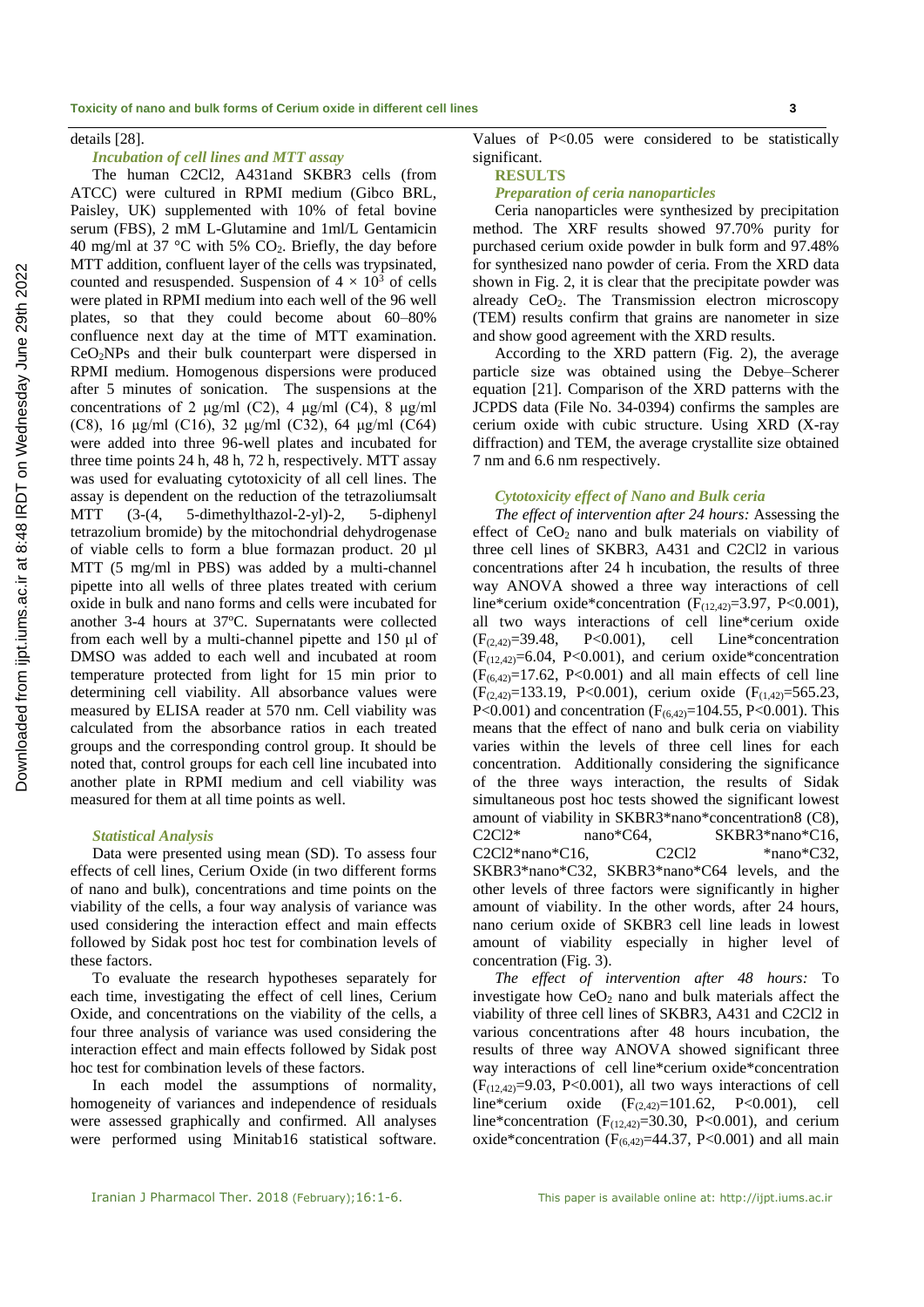



Figure 4. Comparative effects of CeO<sub>2</sub> nano and bulk materials on viability of three cell lines after 48 h incubation

effects of Cell line  $(F_{(2,42)}=1017.53, P<0.001)$ , cerium oxide  $(F_{(1,42)}=1361.97, P<0.001)$  and concentration  $(F_{(6,42)} = 853.77, P < 0.001)$ . In the other words, the effect of CeO<sup>2</sup> nano and bulk materials on viability varies within the levels of three cell lines for each concentration. Furthermore taking into account the significance of the three ways interaction, the results of Sidak post hoc tests showed the significant lowest value of viability in A431\*nano\*C32, SKBR3\*nano\*C64, A431\*nano\*C64 levels, and the other levels of three factors were significantly in higher amount of viability. Hence, after 48 hours, nano cerium oxide of SKBR3 and A431cell lines lead in the lowest amount of viability in higher level of concentration (Fig. 4).

*The effect of intervention after 72 hours:* After 72 hours incubation, the results of three way ANOVA to assess the effect of  $CeO<sub>2</sub>$  nano and bulk materials on viability of three cell lines of SKBR3, A431 and C2Cl2 in various concentrations showed significant three way interactions of cell line\*cerium oxide\*concentration  $(F<sub>(12,42)</sub>=6.87, P<0.001)$ , all two ways interactions of cell line\*cerium oxide  $(F_{(2,42)}=91.37, P<0.001)$ , cell line\*concentration  $(F<sub>(12,42)</sub>=55.44, P<0.001)$ , and cerium oxide\*concentration ( $F_{(6,42)}$ =27.10, P<0.001) and all main effects of Cell line  $(F_{(2,42)}=1193.08, P<0.001)$ , cerium oxide  $(F<sub>(1,42)</sub>=696.47, P<0.001)$  and concentration  $(F_{(6,42)}=2472.66, P<0.001)$ . In the other words, the effect of cerium oxide on the viability amount varies within the levels of three cell Lines for each concentration. Furthermore pertaining to the significance of three ways interaction, based on the results of Sidak post hoc tests the significant lowest value of viability was observed in SKBR3\*nano\*C32, A431\*nano\*C4, A431\*nano\*C8, A431\*nano\*C16, A431\*nano\*C32, SKBR3\*nano\*C64 and SKBR3 levels, and other levels of three factors had significantly higher amount of viability. Therefore, after 72 hours, nano cerium oxide of SKBR3 and A431cell lines result in the lowest amount of viability in higher level of concentration (Fig. 5).

#### **DISCUSSION**

The use of nanotechnology in drug delivery has been increased rapidly. Since many people such as researchers, manufacturers of NMs, patients and ordinary people who may use products containing nanostructures can get exposed to nanostructures; there is a great need for investigating on toxicity of NMs. Because of deficiency of knowledge in human health risks associated with toxicity of NMs, we designed a novel in vitro system to examine the interactions of manufactured  $CeO<sub>2</sub>$  NMs and their bulk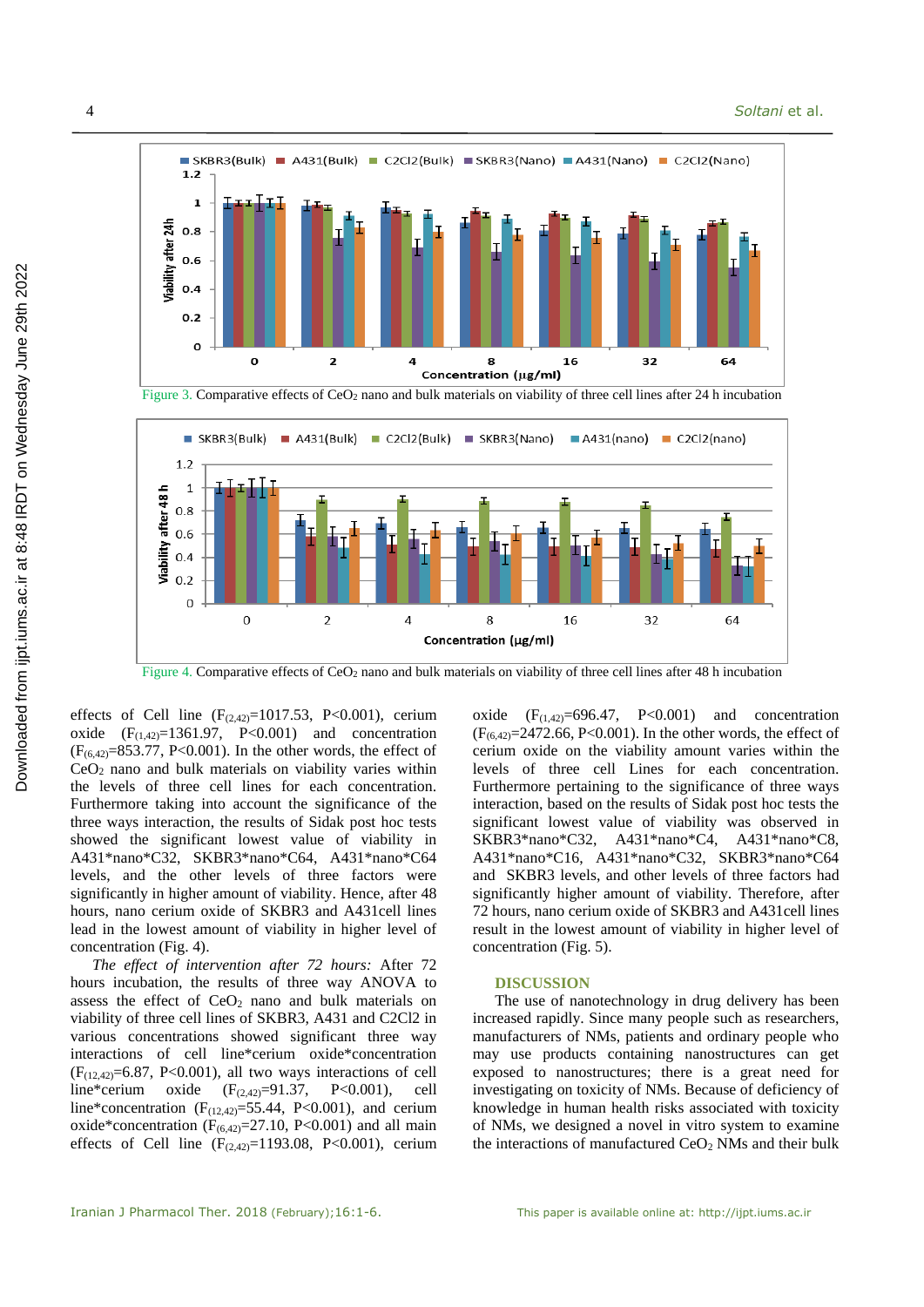

counterpart materials within the cells. Bulk analogues were used to assess the effect of particle size on the toxicity. In the present study, we synthesized  $CeO<sub>2</sub>$ nanoparticles using an easy and low-cost precipitation method. Characteristics of the nanopowders was studied by X-ray fluorescence (XRF) analyzer, X*-*ray diffraction (XRD) analyzer and transmission electron microscopy (TEM). The comparison of XRD results with JCPDS files confirmed compound identity and cubic structure of the sample, and TEM studies confirmed the calculated value of particle size from Debye Scherrer's formula [29]. Comparing our synthesis results with previously published works, [28, 30] indicates that we achieved the same results found earlier by them.

There are few investigations that compare toxicity of nano and bulk forms of ceria within cells. Darroudi et al synthesized CeO<sub>2</sub>NPs via the sol–gel method and performed an in vitro cytotoxicity study using neuro2A cell line via MTT assay and showed a concentrationdependent toxicity of cerium oxide nanoparticles with non-toxic effect of concentration below 10 mg/mL after 24 h incubation. Their research does not include any investigation on bulk form of  $CeO<sub>2</sub>$  [22].

Arnold et al and Rosenkranz et al showed  $CeO<sub>2</sub>NPs$ are more toxic than equimolar bulk cerium oxide [30-31]. Similarly Grover et al indicated bulk compound of cerium oxide is less cytotoxic than its counterpart NMs with the four cell lines tested. The cell lines exposed to  $CeO<sub>2</sub>-NM$ for 24 hours. The statistical significant change in MTT assay between treated and control groups were analyzed by one-way [33].

In present study, we considered four variables or effects which are: incubation time point (24h, 48h and 72h), cell line (cancer cell lines, SKBR3 and A431 and normal cell line, C2Cl2), form of cerium oxide (nano and bulk) and concentration (C2 to C64) and in a consistent statistical analysis evaluated the interaction of variables using four, three, two and one way ANOVA followed by Sidak post hoc.

To compare the changes in the viability during three time points of 24, 48 and 72 hours along with the effect of cell line, cerium oxide and concentration, the findings of four way analysis of variance revealed the significant four

way interaction effect of time\*cell line\*cerium oxide\*concentration ( $F<sub>(24,126)</sub>=3.26$ , P<0.001) which means that the changes in the viability during three time points of 24, 48 and 72 hours varies for cell lines, each cerium oxide (nano and bulk) and within the levels of concentrations (C2 to C64); so that 72\*A431\*bulk\*C4, 72\*A431\* bulk\*C8, 72\*A431\*bulk\*C16, 72\*A431\*bulk\*C32, 72\* A431\*bulk\*C64, 72\*A431\*nano\*C64, 72\*SKBR3\* nano\*C16, 72\*SKBR3\*nano\*C32, 72\*A431\*nano\*C4, 72\*A431\*nano\*C8, 72\*A431\*nano\*C16, 72\*A431\* nano\*C32, 72\*SKBR3\*nano\*C64, 72\*A431\*nano\*C64 combination levels had the lowest amount of viability. In the other words, as can be seen the effect of cell lines, cerium oxide and concentration leads in significantly the lowest amount of viability after 72 hours based on the results obtained from the Sidak post hoc tests. CeO<sub>2</sub> powders have been prepared using a high-yield homogeneous precipitation method using hexamethylenetetramine and trivalent cerium salt. This study demonstrate that nano Cerium Oxide of SKBR3 and A431 cell lines leads in lowest amount of viability especially in higher level of concentration after 24, 48 and 72 hours. Additionally**,** the effect of cell lines, cerium oxide and concentration leads in significantly the lowest amount of viability after 72 hours.

#### **ACKNOWLEDGMENT**

This research project was financially supported by a research grant (no. 971500) and ethically approved by National Institute for Medical Research Development (NIMAD) of Iran in 2018.

## **CONFLICT OF INTEREST**

The authors declare that this research does not have any conflict of interest with anyone or any institute.

#### **REFERENCES**

- 1. Ray PC, Yu H, Fu PP. Toxicity and Environmental Risks of Nanomaterials: Challenges and Future Needs. J. Environ Sci. Health C Environ Carcinog Ecotoxicol Rev 2009;27:1–35.
- 2. Safi M, Sarrouj H, Sandre O, Mignet N, Berret JF. Interactions between sub-10 nm iron and cerium oxide nanoparticles and 3T3